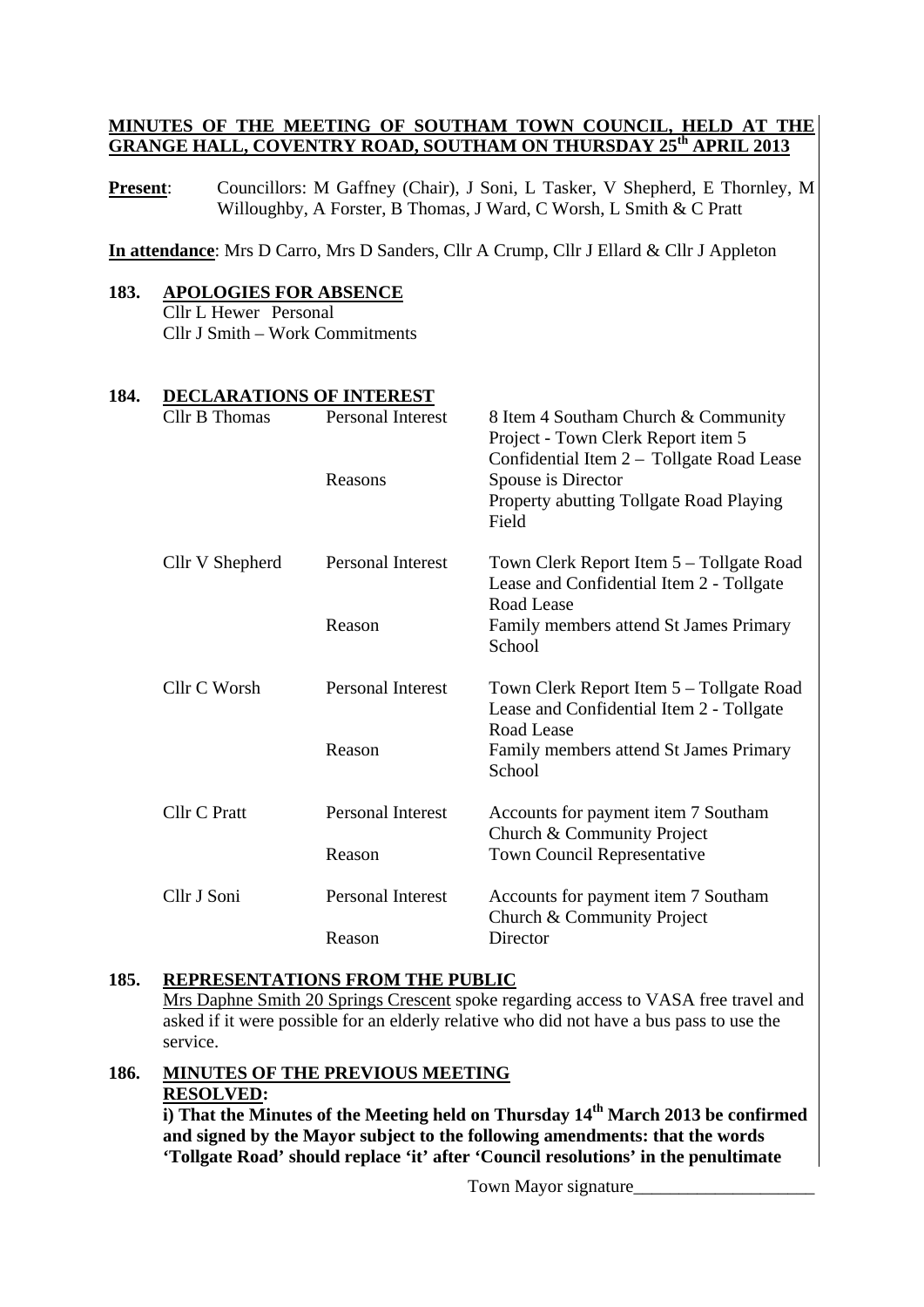**paragraph and that the penultimate paragraph and the preceding paragraph change places.** 

**ii) That the Minutes of the Meeting held on Thursday 28th March be confirmed and signed by the Mayor subject to the following amendments: i) paragraph 176.5 replace 'Cllr Wise' with 'Cllr Appleton' ii) paragraph 176.5 insert 'Cllr Crump's written response was tabled' iii) paragraph 182 insert 'it was agreed that the resolution could be rescinded but the Town Clerk advised that this would need to be done in accordance with standing orders.** 

# **187. ACCOUNTS FOR PAYMENT RESOLVED:**

**That payment of accounts dated March 2013, totalling £21066.41 be authorised.** 

#### **188. APPLICATIONS FOR PLANNING PERMISSION**

i) Council considered the applications for planning permission detailed on the schedule dated April 2013 upon which the Town Council had been consulted by Stratford District Council.

ii) Planning Application decisions dated April 2013 **Noted**  iii) Planning Committee Meeting Dates **Noted** 

#### **189. TOWN CLERK'S REPORT**

# **189.1 PUBLIC REPRESENTATIONS**

#### Mrs D Smith

Was advised by the Town Clerk that in such situations discretion could be used and that she would contact VASA to this effect

#### **189.2. TOWN MAYOR & DEPUTY MAYOR RESOLVED: that Cllr Jason Ward be appointed Town Mayor and Cllr Mark Willoughby be appointed Deputy Mayor for the year 2013/2014**

- **189.3 TESCO S106 EXPENDITURE- SOUTHAM Noted**
- **189.4 CCTV MARCH REPORT Noted**
- **189.5 TOLLGATE ROAD PLAY AREA PETITION Noted**
- **189.6 PLAY AREA SIGNAGE PARK LANE AND MAYFIELD ROAD PLAY AREAS RESOLVED: i) to proceed with the signs in the positions as advised ii) to write to Southam @ Play asking for a financial contribution towards the remaining balance of £512.06**
- **189.7 TOWN CENTRE REFURBISHMENT S106 Noted**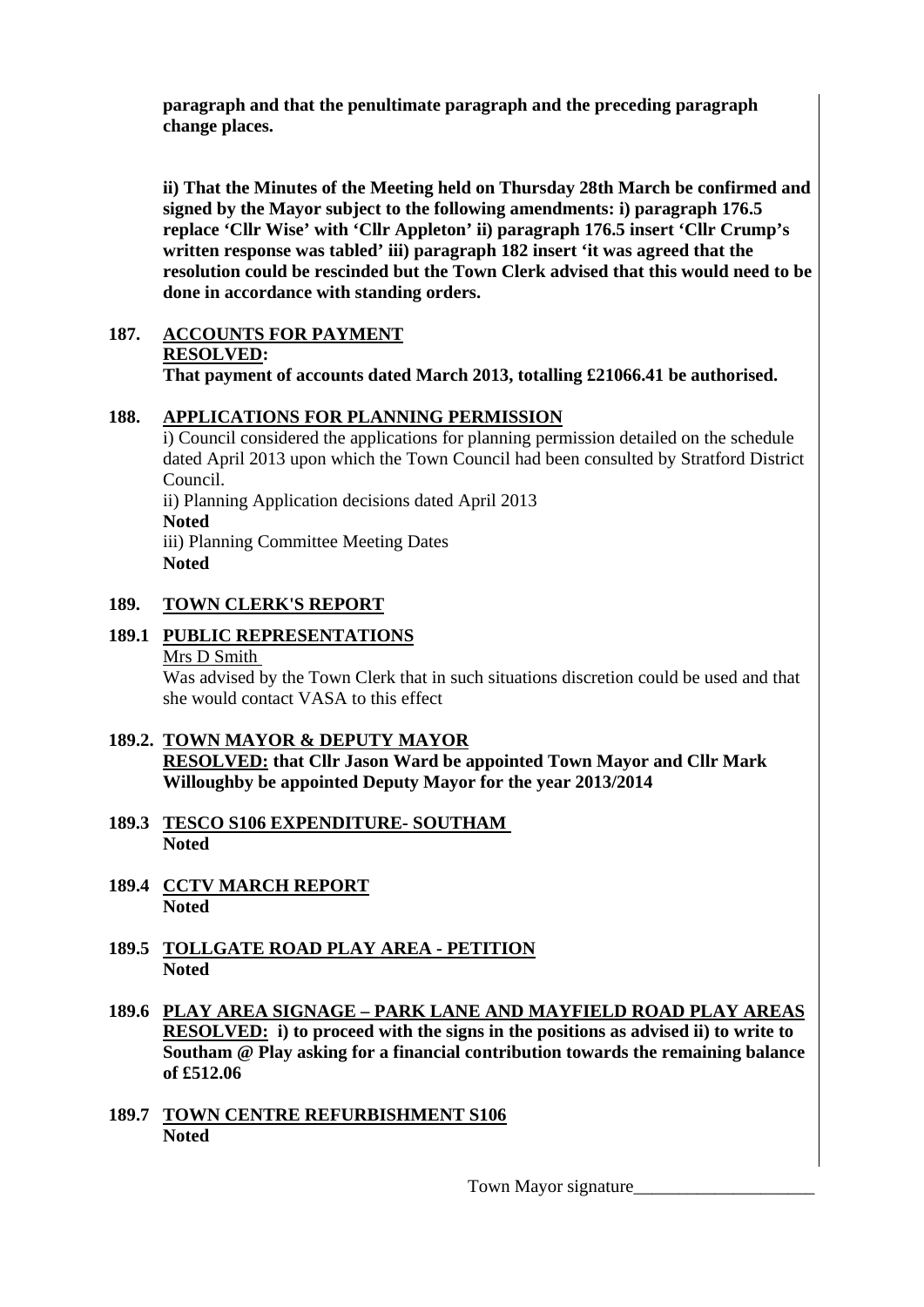# **189.8 ST WULFSTAN SURGERY, SOUTHAM**

 **RESOLVED: that the Town Council must have a say and that the Town Clerk would write to the Health Authority supporting the Patient Group's position, explaining its previous objections that another pharmacy would be detrimental to the Southam Town Centre.** 

- **189.9 MOVE TO IMPOSE REFERENDUMS ON LOCAL COUNCIL PRECEPT RISE ABOVE 2% 2014/2015 RESOLVED: to write to the local MP protesting about this Bill and in support of WALC's position**
- **190. MEETINGS/TRAINING/EVENTS** Saturday 27<sup>th</sup> April 2013 Being a Good Councillor and Clerk Induction Day – Binley

| 190.1 | <b>COUNCIL MEETING DATES</b>                                          | <b>ENV MEETING DATES</b>                |
|-------|-----------------------------------------------------------------------|-----------------------------------------|
|       | Thursday 25 <sup>th</sup> April 2013                                  | Thursday $11th$ April 2013              |
|       | Thursday 9 <sup>th</sup> May 2013 (Annual Town Meeting & Mayormaking) |                                         |
|       | Thursday $23^{\text{rd}}$ May 2013                                    |                                         |
|       | Thursday $27th$ June 2013                                             | Thursday $13th$ June 2013               |
|       | Thursday 25 <sup>th</sup> July 2013                                   | Thursday $11th$ July 2013               |
|       | <b>August Recess</b>                                                  |                                         |
|       | Thursday 26 <sup>th</sup> September 2013                              | Thursday $12^{th}$ September 2013       |
|       | Thursday 24 <sup>th</sup> October 2013                                | Thursday 10 <sup>th</sup> October 2013  |
|       | Thursday 28 <sup>th</sup> November 2013                               | Thursday 14 <sup>th</sup> November 2013 |
|       | <b>December Recess</b>                                                |                                         |
|       |                                                                       |                                         |

**Noted** 

- **191 CORRESPONDENCE**
- **191.1 THE INNER WHEEL CLUB OF SOUTHAM THANK YOU LETTER Noted**
- **191.2 THE ARCHBISHOP OF CANTERBURY THANK YOU LETTER Noted**
- **191.3 LADBROKE AND SOUTHAM HS2 COMMUNITY FORUM FEBRUARY 2013 MEETING MINUTES Noted**
- **191.4 SOUTHAM CHURCH AND COMMUNITY PROJECT RESOLVED: to write a letter of congratulations to Mrs Glesni Thomas and Sing Inspiration on the organisation of a successful event**
- **191.5 PART NIGHT STREET LIGHTING COMPLAINT DR JAMES F HAUGHTON RESOLVED: to forward the letter to Cllr Appleton for him to respond**

# **191.6 SPEEDING WELSH ROAD EAST – MRS CRINAGE**

The Town Clerk advised that she had been in touch with the planning department regarding the development at the old Southam Garden Centre, as improvements to the Welsh Road East highway needed to be implemented (footway and cycle way) prior to

Town Mayor signature\_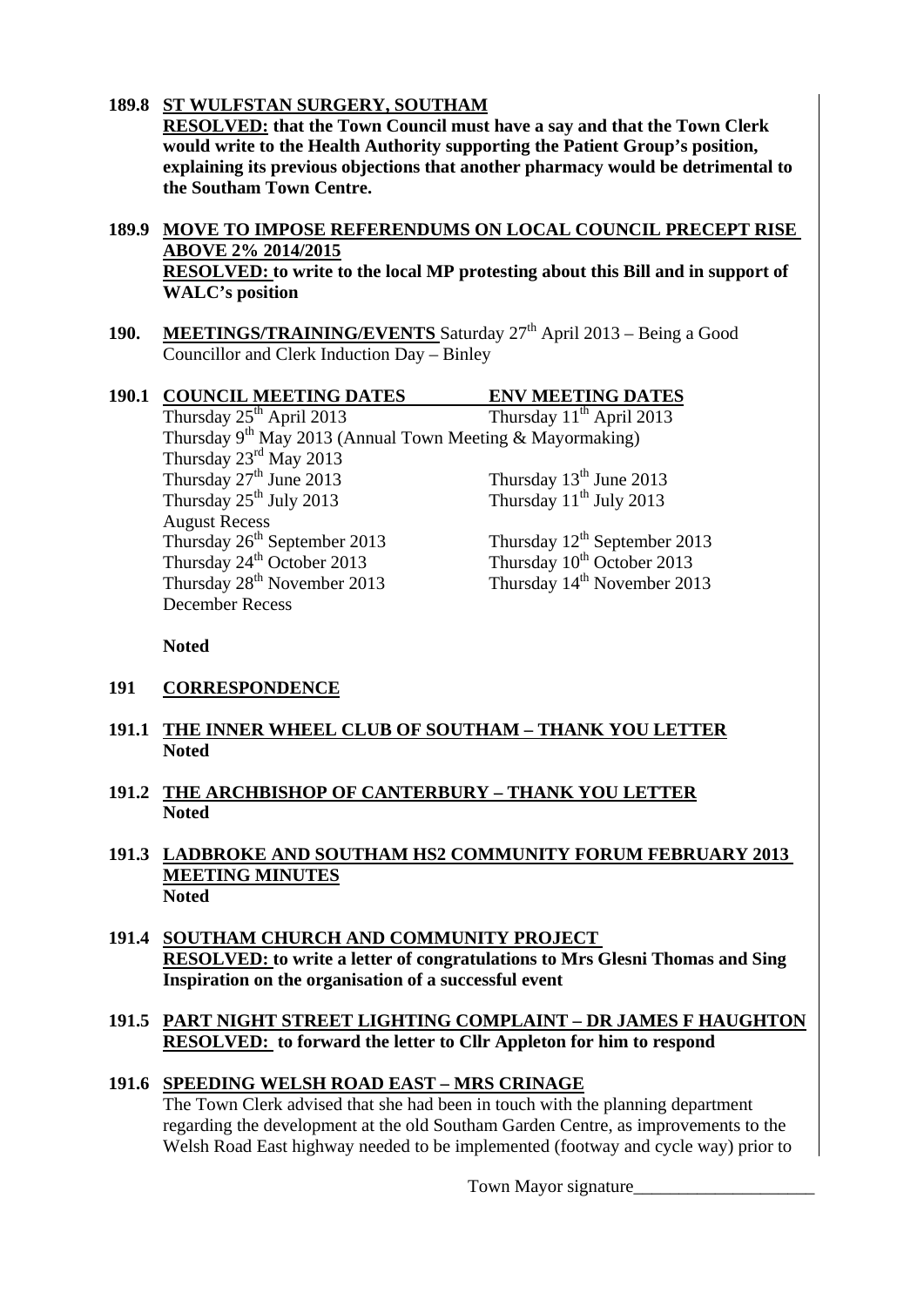the site being occupied. Cllr Appleton advised that he was of the opinion that the site was occupied and that he has raised the matter with WCC Highways Department **RESOLVED: that the Town Council representative should raise this matter at the next Community Forum meeting** 

# **191.7 CARPARKING AT SOUTHAM LEISURE CENTRE – MR HOUSTON**

**RESOLVED that the Town Clerk would respond to Mr Houston advising him of Chris Fennell (SDC) response and that it is envisaged that a working group would be set up with interested parties to work towards a resolution of the problem.**

### **192. REPORT ON A MEETING OF THE ENVIRONMENTAL WORKING PARTY ON 11TH APRIL 2013**

# **192.1 SOUTHAM FIRST ASSETS**

 Members discussed Southam First arrangement for any possible dissolution of the group. Town Council Board Member, Cllr J Smith raised concerns regarding this at the last Board meeting stating that he was of the opinion that as the assets were bought using public money it should not be up to Southam First was happens to them **RESOLVED: that the Town Council supports Cllr J Smith and authorises Cllr Smith to advise Southam First accordingly** 

# **192.2 HS2 SEMINAR – COMMUNITY GRANT**

HS2 Community Grants were raised by Cllr Soni following her attendance at the recent HS2 seminar

**RESOLVED:** 

**Town Clerk to pursue this item and Councillors keep a check on what ideas can be included to achieve grant** 

# **192.3 CLEANING OF WAR MEMORIAL**

 Members were asked to consider having the War Memorial in the churchyard cleaned, bearing in mind that 2014 marks 100 years since the outbreak of the First World War  **RESOLVED: i) That the Town Clerk obtains a quotation from a professional company to have the War Memorial cleaned and inspected ii) Town Clerk to investigate whether there are any grants available from Central Government for this purpose** 

# **192.4 DAMAGED VERGE BY POST BOX – BANBURY ROAD**

Members were asked to consider purchasing four bollards at a cost of approximate £15 each, in order to stop vehicles from being able to park on the verge to use the Post Box. If the Town Council purchase the bollards then WCC will install them (at no charge to the Council) Although this verge is not the responsibility of the Town Council, the Town Council is being asked to work in partnership with WCC to solve the problem **RESOLVED:** 

**To investigate the matter further with WCC (who will be liable for the bollards, should the bollards be reflective, so they can be seen clearly in the dark)** 

# **192.5 MAYFIELD ROAD PLAY AREA**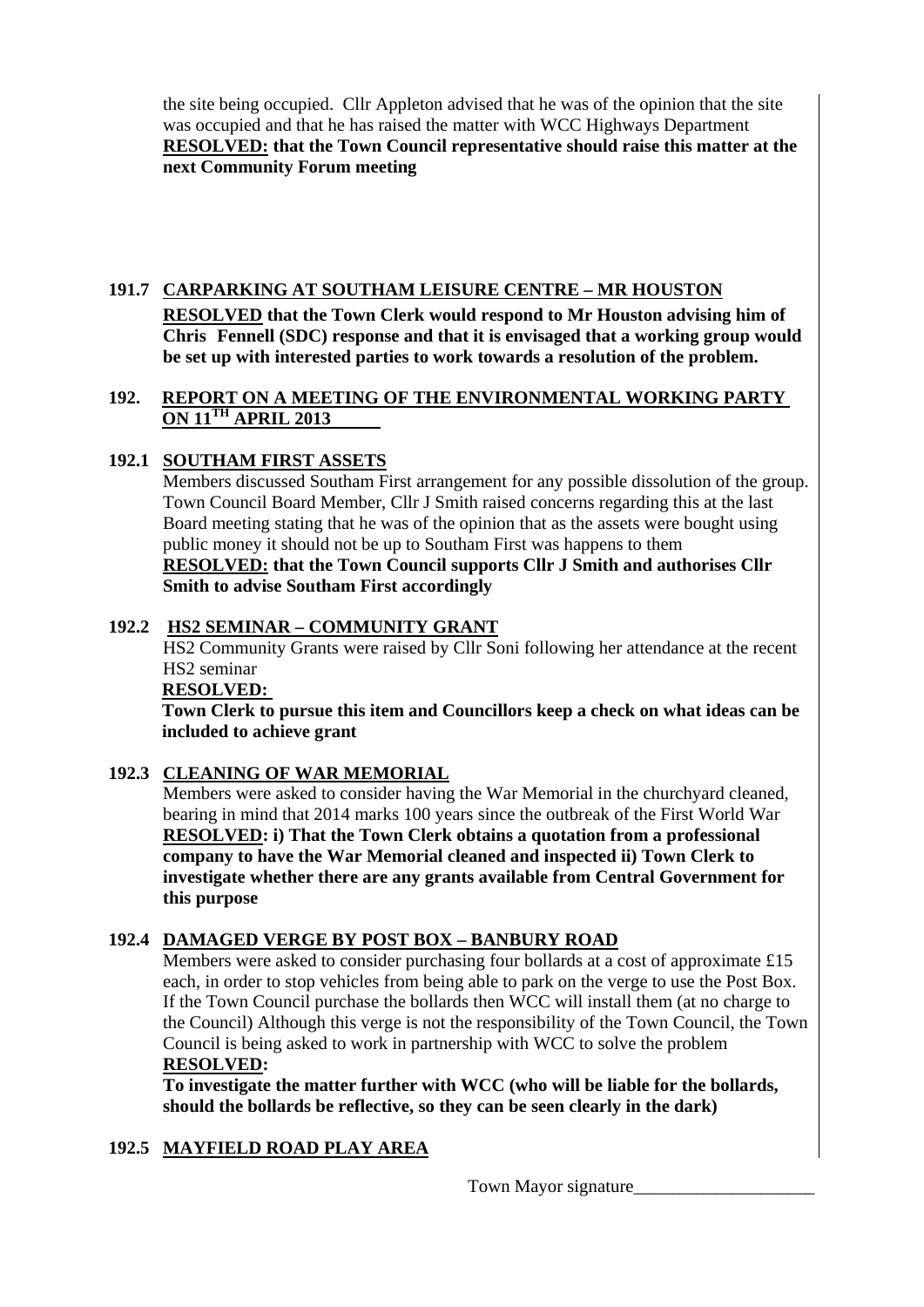Members were advised that as per the Town Council Resolution, Cllr Soni, Cllr Forster, Cllr Ward and the Town Clerk considered the request for additional fencing around the Mayfield Road Play Area and following a site inspection, are of the opinion that the Town Council have already installed adequate fencing and should a tenant require addition fencing then this is a matter between the Tenant and Orbit

#### **RESOLVED:**

**Members agreed that no further action should be taken and advise the Children Centre accordingly** 

# **192.6 SOUTHAM TOWN COUNCIL MEETING ACOUSTICS**

Members were asked to consider a letter from a resident, complaining that members of the public cannot hear Councillors speaking at the meeting. Town Clerk advised that if microphones are to be used then the Town Council would need to invest in a portable PA system.

 **Noted** 

#### **192.7 CLOSURE OF BUDGENS**

Members considered a letter from a resident asking the Council to do what it can to encourage another quality supermarket to take on the Budgens' site?

# **RESOLVED:**

**To respond to the resident advising that the Town Council have no powers to influence what the outcome of this situation will be** 

#### **192.8 SOUTHAM COMMUNITY DENTAL CLINIC CLOSURE**

Members considered further communication from Mr Bradshaw (dated 21 March 2013) who is not happy with the response that the Council considered from the Acting Clinical Director at the March TC meeting regarding the closure of this service and wants the Council to write again to the Chairman .

#### **RESOLVED:**

**i) To respond to Mr Bradshaw advising that the Town Council can no longer help regarding the situation** 

**ii) That Mr Bradshaw's correspondence is forwarded to the Chairman at the George Elliot Hospital NHS Trust** 

**iii) Town Clerk to ascertain what facilities are available elsewhere** 

**192.9 PLANNING APPLICATIONS**

Members consider the attached Planning Applications

#### **192.10 QUESTIONS FOR COUNTY AND DISTRICT COUNCILLORS**

Cllr Thomas raised the problem of Meadow Road being damaged by vehicles.

The Town Council want to know what WCC are doing about the repairs and how do the Council control the quality of the repair

Street lighting – The Town Council has received various complaints since the Part Lighting regime has started. The Town Council would like to know whether WCC are recording the complaints and why WCC have ignored the Town Council request for the following roads to remain lit: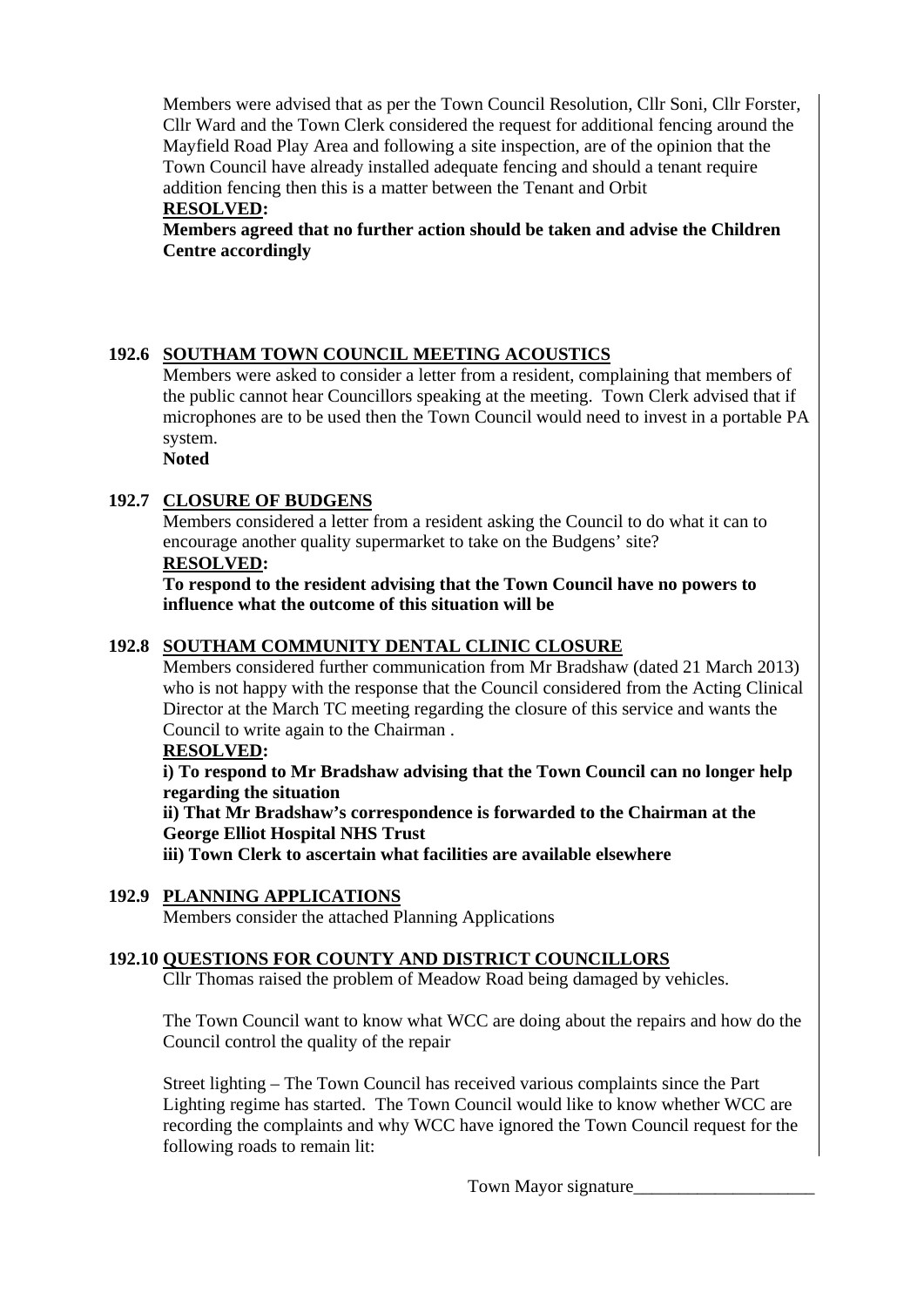Banbury Road Warwick Road Top End of Coventry Road Pound Way down to the underpass

# **193. INFORMATION FROM COUNTY AND DISTRICT COUNCILLORS**

Cllr J Appleton advised the following:

- o HS2 Cllrs representing the areas affected continue to meet regularly
- o The 51m group of Councils intend to contest the recent court decision
- o HS2 Forums are considered by Councillors to be of value and should continue

Cllr A Crump advised the following:

- o Reinforcement work on Warwick Road Bridge is complete and the footway was redone at the same time
- o Leisure Centre Councillor Crump is in favour of a partnership between councils and Southam College to solve the parking problems at Southam College & Southam Leisure Centre
- o CCTV sharing of costs is being looked at by several authorities but the Police are reluctant to contribute
- o Cllr Crump expressed his support of the Council's position on the pharmacy

Cllr J Ellard advised the following

- o That the cost of parking provision would be included in the new leisure centre contract and she would take this forward
- $\circ$  The new grounds maintenance contract started on April  $1<sup>st</sup>$  contact her with any problems
- o The new recycling arrangements are up and running the less in the black bins the better
- o SDC is to appeal the Shottery decision to protect its planning policy
- o SDC take on board the Town Council concerns regarding paper copies of large planning applications not being sent out to Town Councils automatically

### **194. BUSINESS WHICH IN THE OPINION OF THE MAYOR SHOULD BE CONSIDERED AS A MATTER OF URGENCY**

# **194.1 TOLLGATE ROAD LEASE**

Members considered correspondence from WCC seeking the Council's opinion as to whether they would be prepared to accept the cost and responsibility associated with managing unsupervised public use of the proposed fence area. Members were also informed that new regulations came into force at the end of October 2012 and that under The School Premises (England) Regulations 2012 it states that "Suitable outdoor space must be provided to pupils in accordance with the school curriculum and pupils to play outside".

**RESOLVED: that the Town Clerk should contact WCC and advise that i) STC would not enter into a shared space agreement as it was considered to be impractical. ii) that the Town Council was willing to compromise on the matter of a fenced area but suggested a space half the size of that currently being proposed would be sufficient to meet the school's curriculum needs and would meet the current regulations regarding school premises. This would also take into account the** 

Town Mayor signature\_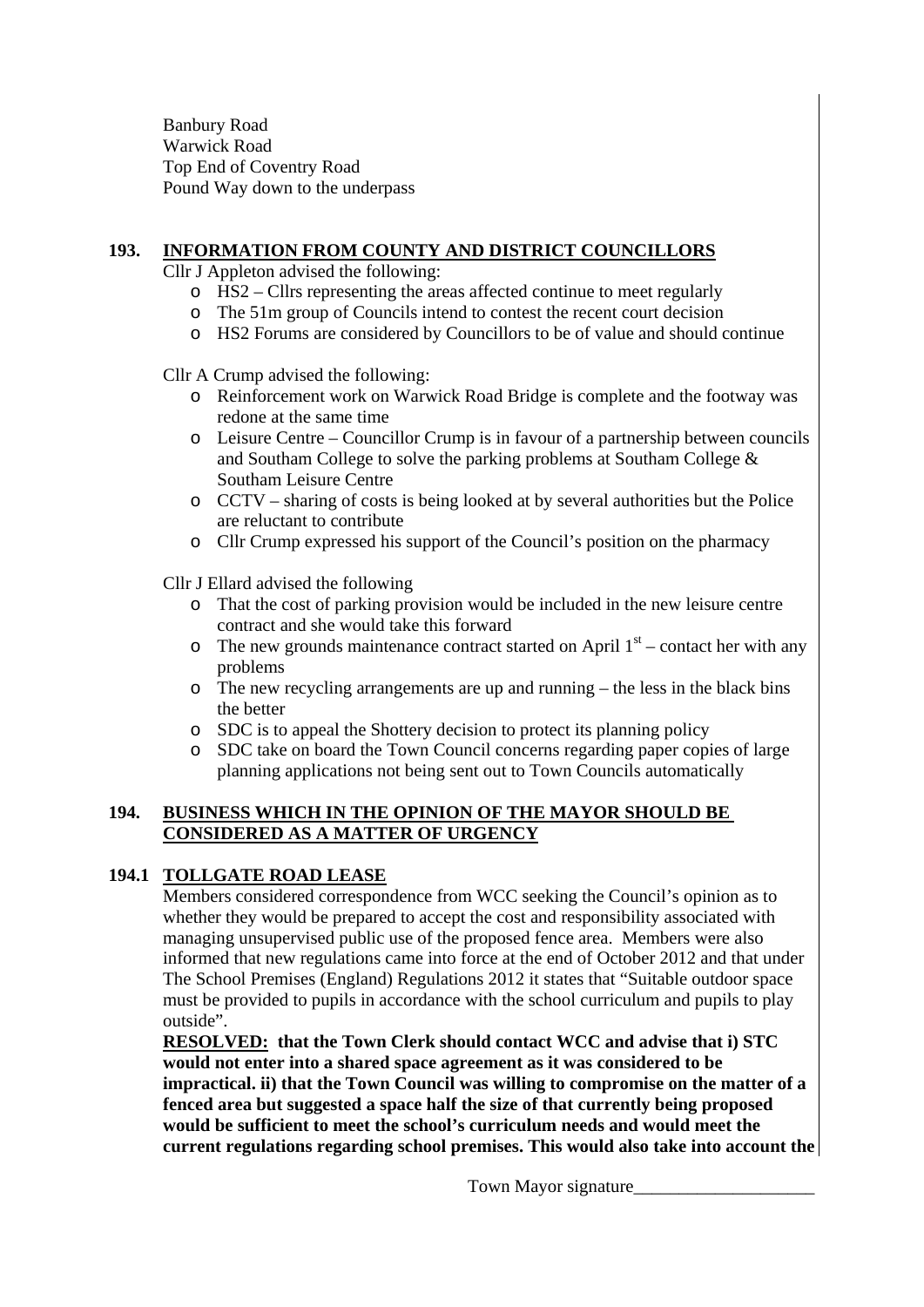**needs of the wider community** 

### **195. EXCLUSION OF THE PUBLIC FROM THE MEETING**

It was moved and

**RESOLVED: that pursuant to Section 1(2) of the Public Bodies (Admission to Meetings) Act 1960 the public be excluded from the meeting because publicity would be prejudicial to the public interest by reason of the confidential nature of the business to be transacted** 

#### **196. STAFF SALARIES AND PAYMENT FOR SERVICES RESOLVED: To authorise payments of staff salaries dated April 2013**

# **197. TOLLGATE ROAD LEASE**

This item was discussed in the public part of the meeting

#### **Meeting closed 9.50pm**

| <b>SCHEDULE OF PLANNING APPLICATIONS B</b> |                                 |                                                                 |                                                                                                                                                                              |                                           |                                                                                                                                                                                                                                                     |  |  |
|--------------------------------------------|---------------------------------|-----------------------------------------------------------------|------------------------------------------------------------------------------------------------------------------------------------------------------------------------------|-------------------------------------------|-----------------------------------------------------------------------------------------------------------------------------------------------------------------------------------------------------------------------------------------------------|--|--|
| SOUTHAM TOWN COUNCIL APRIL 2013 ENV        |                                 |                                                                 |                                                                                                                                                                              |                                           |                                                                                                                                                                                                                                                     |  |  |
| <b>APPLICATION NO.</b>                     | <b>APPLICANT</b><br><b>NAME</b> | <b>SITE</b>                                                     | <b>PROPOSAL</b>                                                                                                                                                              | <b>OBSERVATION</b><br><b>DATE/COMMENT</b> | <b>Additional Information</b>                                                                                                                                                                                                                       |  |  |
| 13/00505/OUT                               | Mr Bryan<br>Moore               | Green Leaf Produce,<br>Banbury Road, Southam<br><b>CV47 2BL</b> | Outline application for the<br>erection of a three<br>bedroom bungalow                                                                                                       | 12th April 2013                           | Southam Town Council<br>supports this application<br>subject to a condition that<br>it is for a property with a<br>tie limiting its occupancy<br>to persons and<br>dependants employed or<br>last employed in the<br>operation of the a<br>nursery. |  |  |
| 13/00648/FUL                               | Mr Harold<br>McCracken          | 73 Welsh Road West,<br>Southam CV47 0JP                         | Extend existing dweling at<br>first floor level above the<br>existing flat roof with a new<br>pitched roof and box<br>dormer to provide a self-<br>contained 1 bedroom flat. | 16th April 2013                           | Southam Town Council<br>has no objection to the<br>extension but would like<br>to see a condition<br>imposed that it remains<br>as one residence and<br>cannot be sold<br>seperately                                                                |  |  |